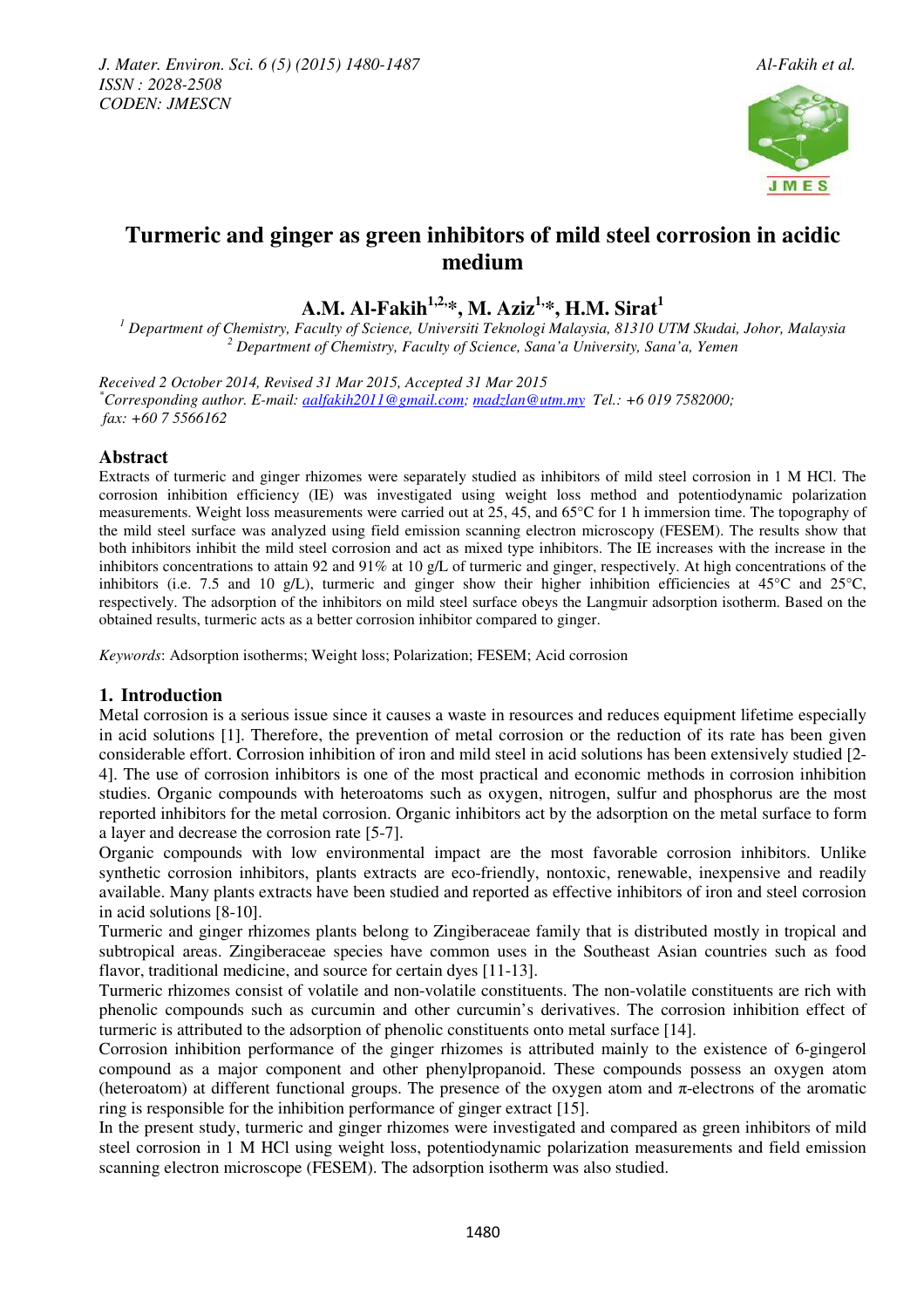# **2. Materials and methods**

#### *2.1. Preparation of the test solution and inhibiting solution*

The test solution (1 M HCl) was prepared by diluting analytical grade hydrochloric acid (37 wt. %) using distilled deionized water. The initial inhibiting solutions were prepared according to previously described procedure by Bouyanzer and Hammouti [16]. Ginger and turmeric rhizomes were separately crushed in 1 M HCl solution and were left for a period of four days.

#### *2.2. Specimen preparation*

The composition of the used mild steel was as follows (wt%): 0.305% C, 0.700% Mn, 0.016% P, 0.275% Si, 0.024% Cu, 0.075% Ni, 0.043% Cr, 0.012% Ti, 0.038% Al, 0.068% Zr, 0.021% Sn, and Fe balance. Mild steel specimens were abraded using 240, 320, 400, 600 and 1500 grades of sand papers. The specimens were well cleaned using distilled deionized water and then again by acetone.

#### *2.3. Weight loss measurements*

Weight loss was measured using specimens of apparent surface area of  $4 \text{ cm}^2$ . Mild steel specimens were immersed in 60 ml of 1 M HCl without and with various concentrations of the ginger and turmeric, separately. The measurements were carried out at 25, 45, and 65°C for 1 h immersion time. Each reported value was a mean of the duplicate experiments results for each case.

#### *2.4. Potentiodynamic polarization measurements*

The Autolab Potentiostat/Galvanostat instrument was used for the potentiodynamic polarization measurements by recording Tafel polarization curve. The measurements were carried out at room temperature ( $25\pm1\degree C$ ) using 250 ml of 1 M HCl electrolyte without and with addition of the inhibitors. Polarization curves were recorded at a scan rate of 1 mV/s with scan range from -0.25 to +0.25 V with respect to open circuit potential (OCP). The measurements were conducted using a three-electrode cell assembly that contained a 1 cm<sup>2</sup> specimen of a mild steel embedded in specimen holder. Mild steel specimen acted as a working electrode (WE). Platinum electrode was used as a counter electrode (CE). The used reference electrode (RE) was a saturated calomel electrode (SCE).

#### *2.5. Surface analysis*

Mild steel surface was analyzed using a field emission scanning electron microscope (FESEM). The FESEM images were recorded for the samples after 2 h immersion time in the test solution at 25°C in the absence and presence of 7.5 g/L of the inhibitors.

#### **3. Results and Discussion**

#### *3.1. Weight loss measurements*

Corrosion rate (CR), in millimeter per year (mm/y), of mild steel in 1 M HCl without and with different concentrations of ginger and turmeric was calculated at different temperatures using Eq. 1 [17]:

$$
CR (mm/year) = \frac{87.6w}{AtD}
$$
 (1)

where *w* is the weight loss of mild steel (mg), *A* is the area of the specimen, *t* is the immersion time (h) and *D* is the density of mild steel  $(gcm^{-3})$ .

The IE of the inhibitors was calculated using Eq. 2 [6]:

$$
IE(\%) = \frac{W^{\circ} - W}{W^{\circ}} \times 100
$$
 (2)

where *W*° and *W* are the corrosion rate of mild steel without and with the inhibitors, respectively. The values of CR and IE are given in Table 1.

Table 1 shows that the inhibitors reduce the corrosion rate of mild steel in 1 M HCl at all studied temperatures. The IE increases with the increase in the inhibitors concentrations. The inhibitory solutions of the ginger and turmeric consist of a mixture of compounds with heterocyclic structures that possess oxygen atom at different functional groups [14,15,18-20]. Therefore, the inhibition effect is due to the adsorption of the heterocyclic compounds onto the metal surface. According to the IE values, turmeric is more efficient inhibitor compared to ginger at most of the studied temperatures and concentrations.

As shown in Table 1, at high concentrations (i.e. 7.5 and 10 g/L), ginger shows its higher IE at 25°C. The IE of ginger decreases at the temperature of 45°C, and increases again at 65°C. The lower IE at 45°C can be explained by an increase of a desorption rate of the inhibitor's molecules from the steel surface. The higher IE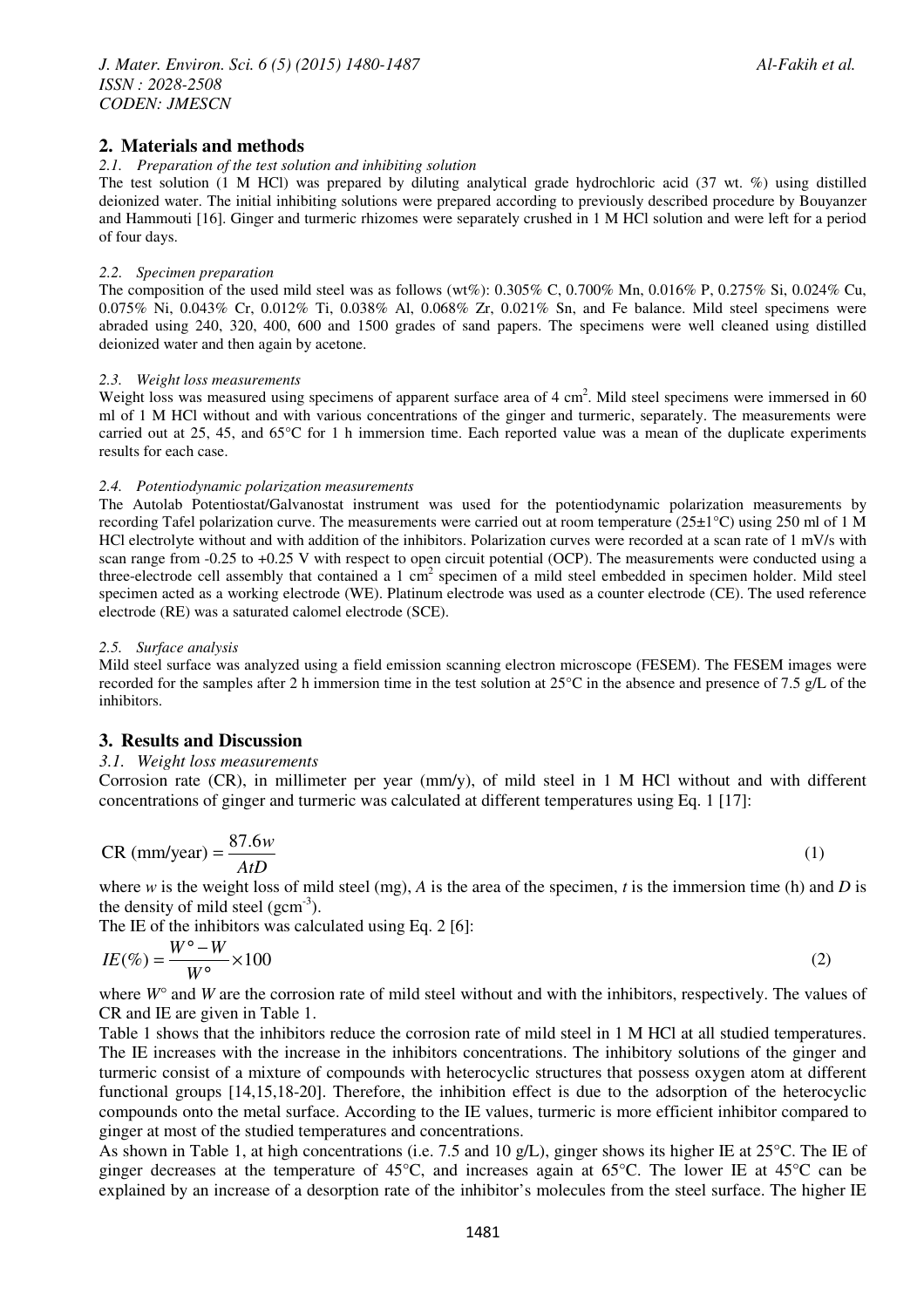# *J. Mater. Environ. Sci. 6 (5) (2015) 1480-1487 Al-Fakih et al. ISSN : 2028-2508 CODEN: JMESCN*

at 65°C is explained in terms of a specific interaction between the mild steel surface and the inhibitor at high temperature [16].

Turmeric shows the highest IE at a temperature of 45°C to attain 89 and 92% at 7.5 and 10 g/L, respectively. The IE of turmeric inhibitor increases with the increase of the temperature from 25°C to 45°C, and decreases at 65°C. This result can be explained by an increase in a desorption rate of the inhibitor at higher temperature.

|                      | <b>Blank</b>          |                          | $2.5$ g/L             |              | 5 g/L                 |              | $7.5$ g/L             |              | $10 \text{ g/L}$      |              |
|----------------------|-----------------------|--------------------------|-----------------------|--------------|-----------------------|--------------|-----------------------|--------------|-----------------------|--------------|
| T<br>$({}^{\circ}C)$ | CR<br>$\text{(mm/y)}$ | IE<br>$(\%)$             | CR<br>$\text{(mm/y)}$ | IE<br>$(\%)$ | CR<br>$\text{(mm/y)}$ | IE<br>$(\%)$ | CR<br>$\text{(mm/y)}$ | IE<br>$(\%)$ | CR<br>$\text{(mm/y)}$ | IE<br>$(\%)$ |
|                      | <b>Ginger</b>         |                          |                       |              |                       |              |                       |              |                       |              |
| 25                   | 27.33                 | $\overline{\phantom{a}}$ | 9.48                  | 65.30        | 8.36                  | 69.38        | 6.13                  | 77.55        | 2.23                  | 91.83        |
| 45                   | 48.82                 | $\overline{\phantom{a}}$ | 27.61                 | 43.42        | 17.01                 | 65.14        | 15.06                 | 69.14        | 12.27                 | 74.85        |
| 65                   | 101.82                | $\overline{\phantom{a}}$ | 30.40                 | 70.13        | 29.85                 | 70.68        | 25.66                 | 74.79        | 18.96                 | 81.37        |
|                      | <b>Turmeric</b>       |                          |                       |              |                       |              |                       |              |                       |              |
| 25                   | 27.33                 |                          | 8.08                  | 70.41        | 6.69                  | 75.51        | 5.85                  | 78.57        | 5.02                  | 81.63        |
| 45                   | 48.82                 |                          | 9.76                  | 80.00        | 6.69                  | 86.28        | 5.29                  | 89.14        | 3.90                  | 92.00        |
| 65                   | 101.82                | $\overline{\phantom{a}}$ | 31.24                 | 69.31        | 22.31                 | 78.08        | 19.80                 | 80.54        | 16.17                 | 84.11        |

**Table 1:** Corrosion rate (CR) and inhibition efficiency (IE) of ginger and turmeric at different temperatures.

# *3.2. Adsorption isotherms*

Adsorption isotherms provide information about the interaction between corrosion inhibitors and metal surface. The experimental data which obtained from weight loss measurements were used to perform the adsorption isotherms study. Langmuir [21,22], Temkin [22], Frumkin [23] and Flory-Huggins [24] adsorption isotherms were applied.

Langmuir:  $\frac{C}{C} = \frac{1}{C} + C$ <sup>θ</sup> *K*  $=- + C$  (3)

Temkin:  $-2a\theta = \ln KC$  (4)

$$
\text{Frumkin:} \qquad \log \frac{\theta}{c(1-\theta)} = \log K + g\theta \tag{5}
$$

# Flory-Huggins:  $\log(\frac{\theta}{c}) = \log K + x \log(1 - \theta)$  (6)

where *K*,  $(L.g^{-1})$  is the equilibrium constant of adsorption, *C* is the inhibitor concentration in  $(g.L^{-1})$ , *a* is the molecular interaction parameter, *g* is the adsorbate parameter, and  $\theta$  is the surface coverage. Surface coverage (*θ*) of the metal surface was calculated from weight loss data using Eq. 7:

$$
\theta = \frac{\text{IE}(\%)}{100} \tag{7}
$$

The obtained correlation coefficients  $(R^2)$  and lines' slopes are listed in Table 2.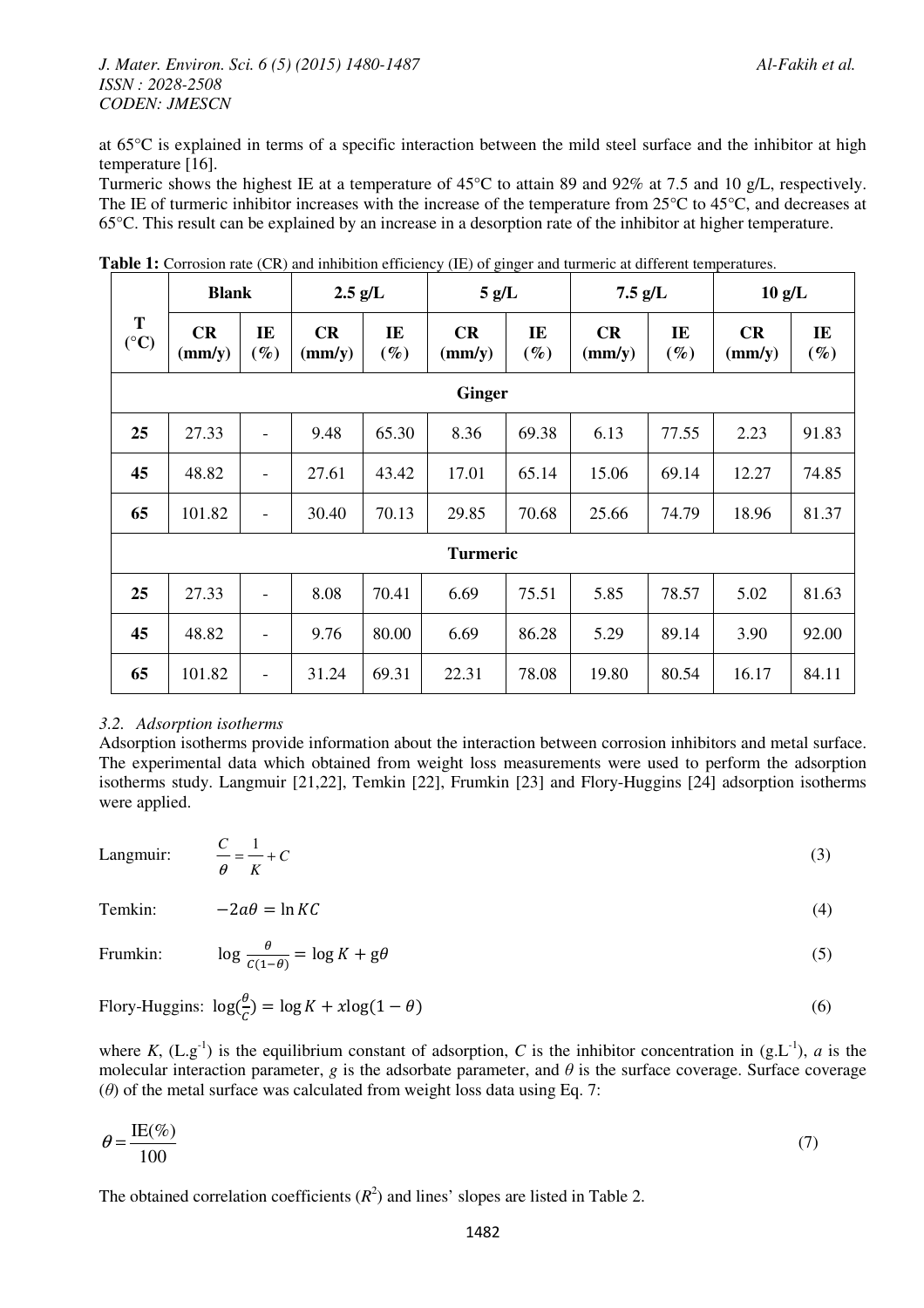|                 | Langmuir     |        | <b>Temkin</b> |                    | Frumkin      |        | <b>Flory-Huggins</b> |        |  |
|-----------------|--------------|--------|---------------|--------------------|--------------|--------|----------------------|--------|--|
| $T (^{\circ}C)$ | <b>Slope</b> | $R^2$  | <b>Slope</b>  | $\boldsymbol{R^2}$ | <b>Slope</b> | $R^2$  | <b>Slope</b>         | $R^2$  |  |
| <b>Ginger</b>   |              |        |               |                    |              |        |                      |        |  |
| 25              | 0.946        | 0.9594 | 0.1753        | 0.8105             | 0.9454       | 0.3418 | 0.5331               | 0.5592 |  |
| 45              | 1.04         | 0.9921 | 0.2234        | 0.9559             | $-0.0101$    | 0.0009 | 1.0342               | 0.9153 |  |
| 65              | 1.1644       | 0.9908 | 0.0739        | 0.7337             | $-1.9128$    | 0.3409 | 1.9882               | 0.6388 |  |
| <b>Turmeric</b> |              |        |               |                    |              |        |                      |        |  |
| 25              | 1.1608       | 0.9992 | 0.0794        | 0.9944             | $-3.0367$    | 0.971  | 2.6283               | 0.9769 |  |
| 45              | 1.0336       | 0.9996 | 0.0853        | 0.9975             | $-1.3348$    | 0.8754 | 1.3852               | 0.9787 |  |
| 65              | 1.11         | 0.9994 | 0.1041        | 0.9844             | $-1.6469$    | 0.9271 | 1.8662               | 0.9829 |  |

**Table 2:** Correlation coefficients  $(R^2)$  and lines' slopes of several isotherms for ginger and turmeric adsorption on mild steel surface at different temperatures.

As shown in Table 2, Langmuir isotherm shows the best correlation (highest  $R^2$ ) with the data of ginger and turmeric inhibitors. This explains the formation of monolayer of the inhibitors on mild steel surface and there is no interaction between the adsorbed molecules [23,25]. Flory-Huggins isotherm shows lower fit to the data of the inhibitors compared to Langmuir isotherm. Frumkin isotherm includes several cases which are attraction, repulsion, or no interaction between the adsorbed species. Frumkin isotherm becomes equivalent to the Langmuir isotherm when there is no interaction between the adsorbed species. The data of ginger inhibitor are not fitted to Frumkin isotherm. In addition, Frumkin isotherm show lower fit to turmeric data compared to Langmuir isotherm. Therefore, it can be concluded that the interaction between the adsorbed species which assumed by Frumkin isotherm is not expected [26]. The  $R<sup>2</sup>$  values obtained by Langmuir isotherm are higher and closer to one, compared to Temkin isotherm. Therefore, it can be concluded that there is no strong evidence for chemisorption of uncharged molecules on heterogeneous surface [27]. Furthermore, the slopes of the plots of Temkin, Frumkin, and Flory-Huggins show deviations from unity. The slopes of Langmuir's plots are almost unity, indicating that the adsorption of ginger and turmeric inhibitors onto mild steel obeys Langmuir isotherm [1,28-30].

Based on the discussion above, Langmuir isotherm shows the best correlation with the data of ginger and turmeric. Therefore, further details are discussed based on Langmuir isotherm. When (*C/ θ*) was plotted versus the inhibitors concentration  $(C)$ , a straight lines were obtained as shown in Figures 1 and 2.



**Figure 1:** Langmuir adsorption isotherm of ginger on the mild steel surface in 1 M HCl at different temperatures.

According to the correlation coefficient  $(R^2)$  values (Table 2), Langmuir isotherm shows the best fit to turmeric data than the obtained fit to ginger data. The values of the equilibrium constant (K) are given in Table 3.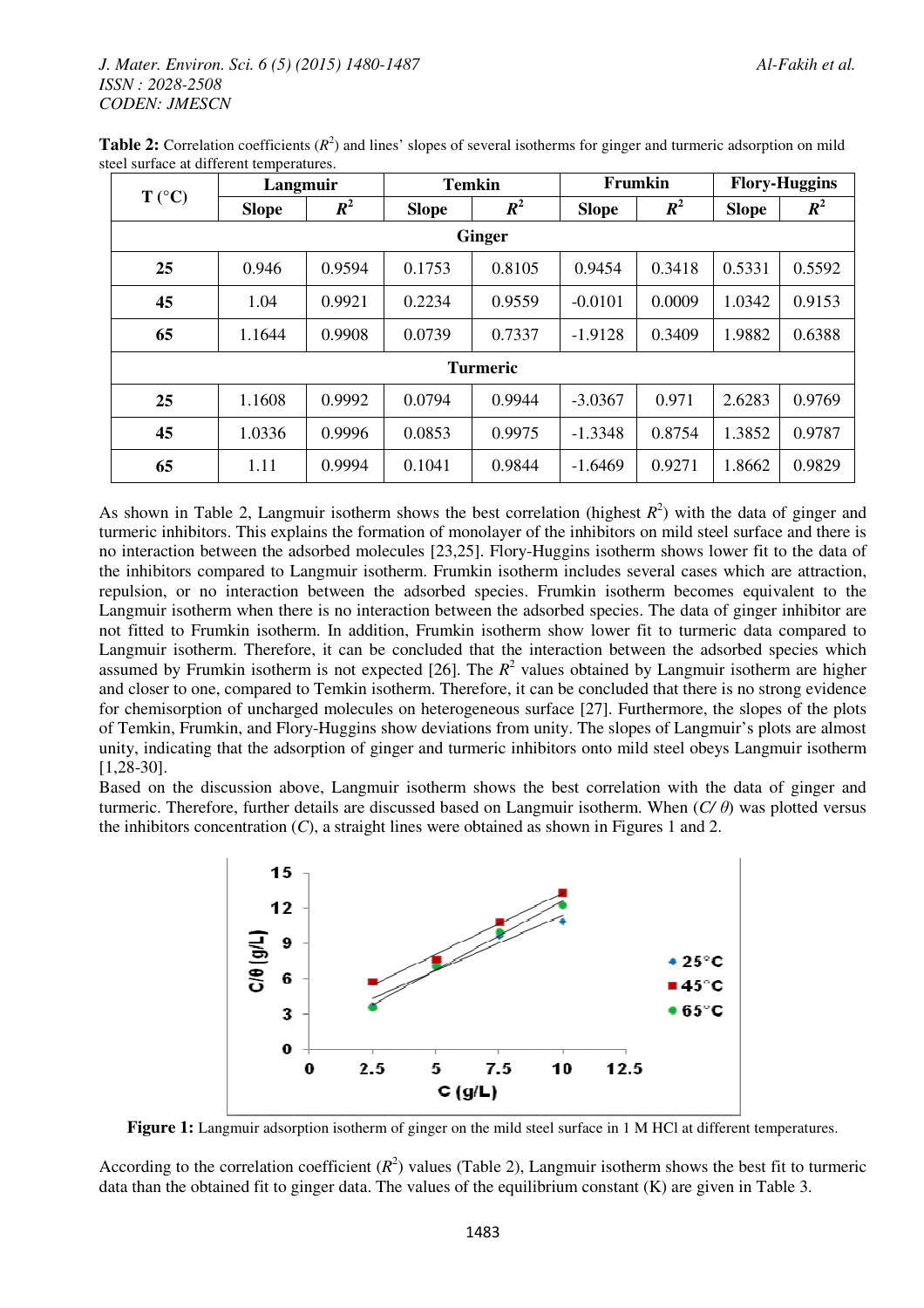

**Figure 2:** Langmuir adsorption isotherm of turmeric on the mild steel surface in 1 M HCl at different temperatures.

|                 |                  | <b>Ginger</b>    | <b>Turmeric</b> |         |  |
|-----------------|------------------|------------------|-----------------|---------|--|
| $T (^{\circ}C)$ | <b>Intercept</b> | <b>Intercept</b> |                 |         |  |
| 25              | 1.98             | 0.50505          | 0.735           | 1.36054 |  |
| 45              | 2.905            | 0.34423          | 0.585           | 1.70940 |  |
| 65              | 0.955            | 1.04712          | 0.86            | 1.16279 |  |

**Table 3:** Equilibrium constant (K) obtained by Langmuir isotherm for ginger and turmeric on mild steel surface at different temperatures.

The higher value of K indicates stronger adsorption of the inhibitor on the mild steel surface and higher inhibiting effect [25]. Based on the values of the IE (Table 1) and K values of ginger inhibitor (Table 3), the lower values of K are at 45°C which show the lowest IE at all studied concentrations. The higher values of K are at 65°C which show higher IE especially at low concentrations (i.e. 2.5 and 5g/L). This result matches the findings obtained by Bouyanzer and Hammouti [16]. In addition, turmeric shows higher values of K at 45°C with higher IE at all studied concentrations. The lower K values are shown to be at 65<sup>o</sup>C. This indicates lower interaction between turmeric inhibitor and mild steel surface at 65°C compared to that at 45°C. This can be explained by the decrease of the strength of the interaction bonds at higher temperature.

#### *3.3. Potentiodynamic polarization measurements*

Figures 3 and 4 show the cathodic and anodic Tafel polarization curves of mild steel in 1 M HCl without and with different concentrations of ginger and turmeric, respectively. Tafel extrapolations of the anodic and cathodic lines of the polarization curves were used to determine various electrochemical parameters such as anodic and cathodic Tafel slopes ( $b_a$  and  $b_c$ ), potential ( $E_{corr}$ ), and current density of corrosion ( $i_{corr}$ ) as given in Table 4. The IE was calculated using Eq. 8 [31,32]:

$$
IE(\%) = \frac{i^{\circ}_{corr} - i_{corr}}{i^{\circ}_{corr}} \times 100
$$
\n(8)

where *i°corr* and *icorr* are corrosion current densities in the absence and presence of the inhibitors, respectively. Table 4 shows a decrease in corrosion current density (*icorr*) with the addition of the inhibitors. The value of *icorr* decreases with increasing inhibitors concentrations. As shown by Figures 3 and 4, the addition of the inhibitors affects both the cathodic and anodic parts of the Tafel curves, and decreases both the cathodic and anodic current densities. Therefore, the presence of the inhibitors inhibits the hydrogen evolution and the anodic dissolution processes [15,33]. This result indicates that the inhibitors act as mixed type corrosion inhibitors. In addition, the maximum displacement in  $E_{\text{corr}}$  was  $27 \text{mV}$  and  $38 \text{mV}$  for ginger and turmeric, respectively. These results show that both inhibitors act as mixed type inhibitors since the displacement of  $E_{\text{corr}}$  < 85mV [23,25,34].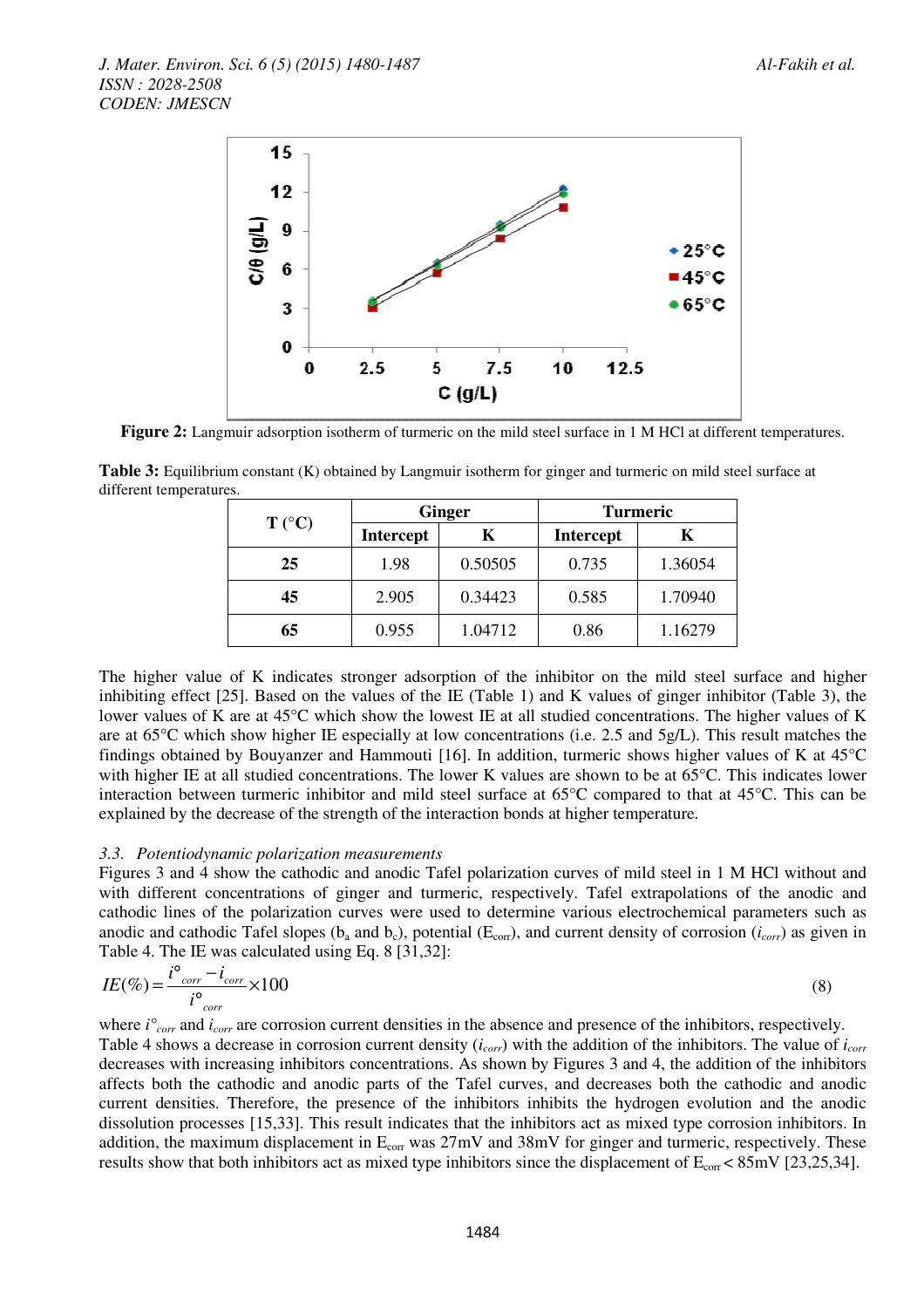

**Figure 3:** Polarization curves of mild steel in 1 M HCl without and with various concentrations of ginger at 25<sup>o</sup>C.



Figure 4: Polarization curves of mild steel in 1 M HCl without and with various concentrations of turmeric at 25°C.

Furthermore, the presence of the inhibitors changes the values of both anodic (b<sub>a</sub>) and cathodic (b<sub>c</sub>) Tafel constants (Table 4). This also confirms the mixed type inhibition mechanism of the inhibitors. The results obtained by potentiodynamic polarization measurements show that ginger and turmeric are effective inhibitors against mild steel corrosion in 1 M HCl. The IE increases with the increase in the inhibitors concentrations to attain 89 and 92% at 10 g/L of ginger and turmeric, respectively. The results indicate slightly better inhibition performance of turmeric compared to that of ginger. These results are in good agreement with the weight loss findings.

| <b>Inhibitors</b> | $\mathbf C$<br>(g/L) | $\mathbf{b}_\mathbf{a}$<br>$(mV dec-1)$ | $\mathbf{b}_{\rm c}$<br>$(mV dec-1)$ | $E_{corr}$<br>(mV) | $\mathbf{I}_{\rm corr}$<br>$(\mu A \text{ cm}^{-2})$ | IE<br>$(\%)$ |
|-------------------|----------------------|-----------------------------------------|--------------------------------------|--------------------|------------------------------------------------------|--------------|
| 1 M HCl           | $\theta$             | 134                                     | 128                                  | $-526$             | 1587.0                                               |              |
|                   | 2.5                  | 137                                     | 124                                  | $-513$             | 844.6                                                | 46.78        |
|                   | 5                    | 141                                     | 115                                  | $-506$             | 444.9                                                | 71.96        |
| <b>Ginger</b>     | 7.5                  | 176                                     | 164                                  | $-507$             | 376.5                                                | 76.27        |
|                   | 10                   | 120                                     | 104                                  | $-499$             | 165.3                                                | 89.58        |
|                   | 2.5                  | 129                                     | 119                                  | $-508$             | 589.7                                                | 62.84        |
| <b>Turmeric</b>   | 5                    | 133                                     | 101                                  | $-511$             | 569.3                                                | 64.12        |
|                   | 7.5                  | 137                                     | 113                                  | $-506$             | 392.5                                                | 75.26        |
|                   | 10                   | 133                                     | 96                                   | $-488$             | 113.1                                                | 92.87        |

**Table 4:** Polarization parameters of mild steel in 1 M HCl without and with different concentrations of ginger and turmeric at 25°C.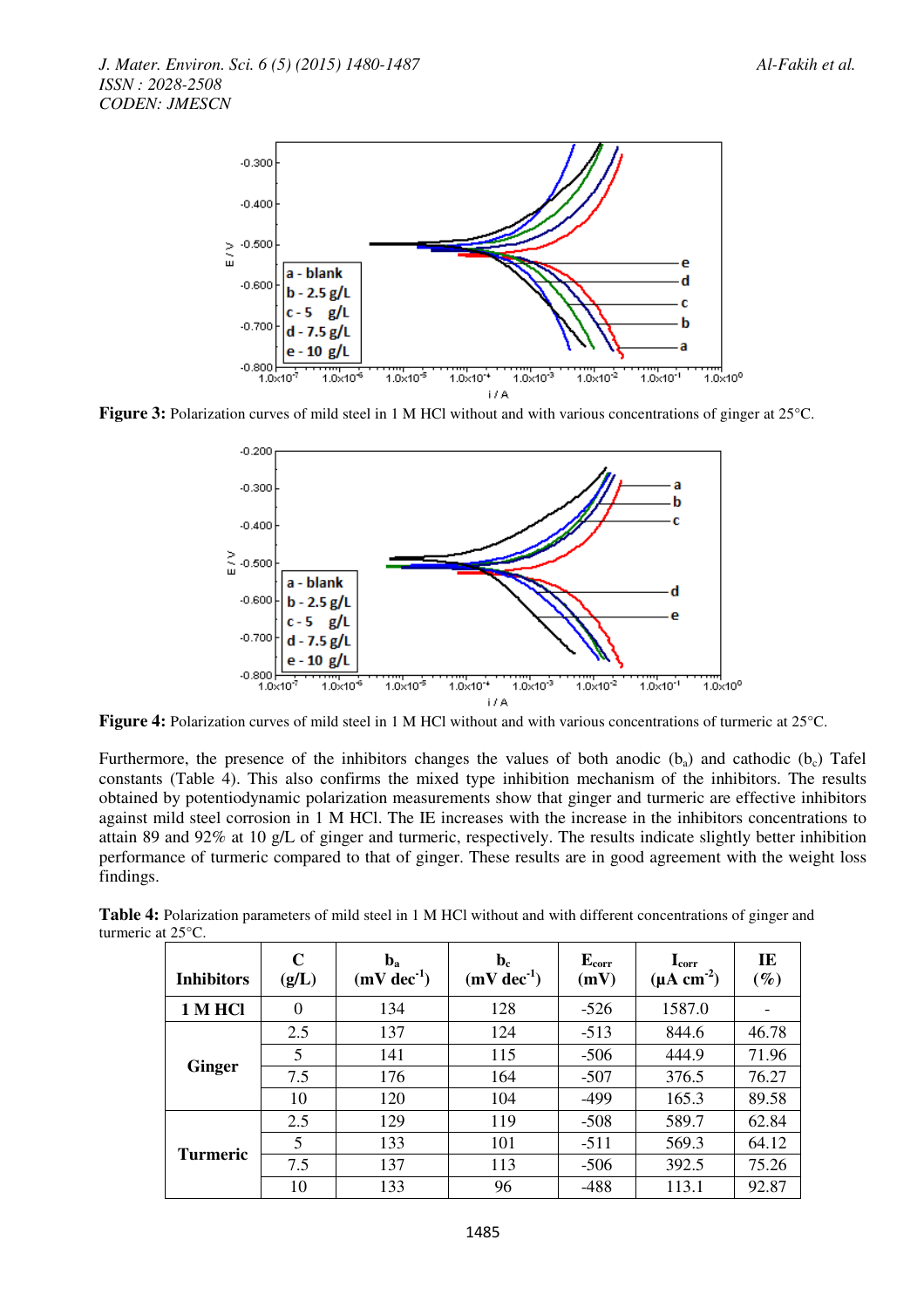# *J. Mater. Environ. Sci. 6 (5) (2015) 1480-1487 Al-Fakih et al. ISSN : 2028-2508 CODEN: JMESCN*

# *3.4. Surface analysis*

Figure 5a and b shows FESEM images of polished mild steel surface and immersed samples for 2 h in the test solution (1 M HCl), respectively. The images show that the immersed mild steel surface is rough and highly corroded due to the acid attack. Figure 5c and d shows FESEM images of mild steel samples exposed for 2 h to the test solution containing 7.5 g/L of ginger and turmeric, respectively. The images show that mild steel surface is smooth in the presence of the inhibitors due to the formation of a protective layer onto the mild steel surface. The layer inhibits mild steel corrosion in acidic media.



**Figure 5:** FESEM images of mild steel surface: (a) polished, (b) immersed in 1 M HCl for 2 h, (c) immersed in 1 M HCl with ginger for 2 h, (d) immersed in 1 M HCl with turmeric for 2 h.

# **Conclusion**

Weight loss method, potentiodynamic polarization and field emission scanning electron microscopy (FESEM) were used to study the inhibition effect of turmeric and ginger extracts on the corrosion of mild steel in 1 M HCl. Turmeric and ginger showed good abilities to be effective inhibitors. The inhibition efficiencies determined by weight loss and potentiodynamic polarization methods are in good agreement. The corrosion inhibitory effect of both inhibitors occurs via adsorption of the extracts constituents onto the mild steel surface. The adsorption was found to follow Langmuir adsorption isotherm. There is no definite trend for the change of the inhibition efficiencies with temperature for both inhibitors. The FESEM images show that the mild steel surface is seriously corroded in the acidic medium without inhibitors. Mild steel surface is smooth in the presence of the inhibitors due to the formation of a protective film. The results show that turmeric performs as a better corrosion inhibitor with higher efficiencies at most of the studied temperatures and concentrations.

Acknowledgments-The authors are grateful to the Surface and Electrochemical laboratory at Faculty of Science, and Material Laboratories at Faculty of Mechanical Engineering, Universiti Teknologi Malaysia (UTM). The authors acknowledge the Research Management Center (RMC), UTM, for a given support. The authors acknowledge also the Islamic Development Bank (IDB), Jeddah, Saudi, and Sana'a University, Sana'a, Yemen, for the financial support. We give our greatest thanks to Dr. Muneer Saleh for his effort to review the manuscript.